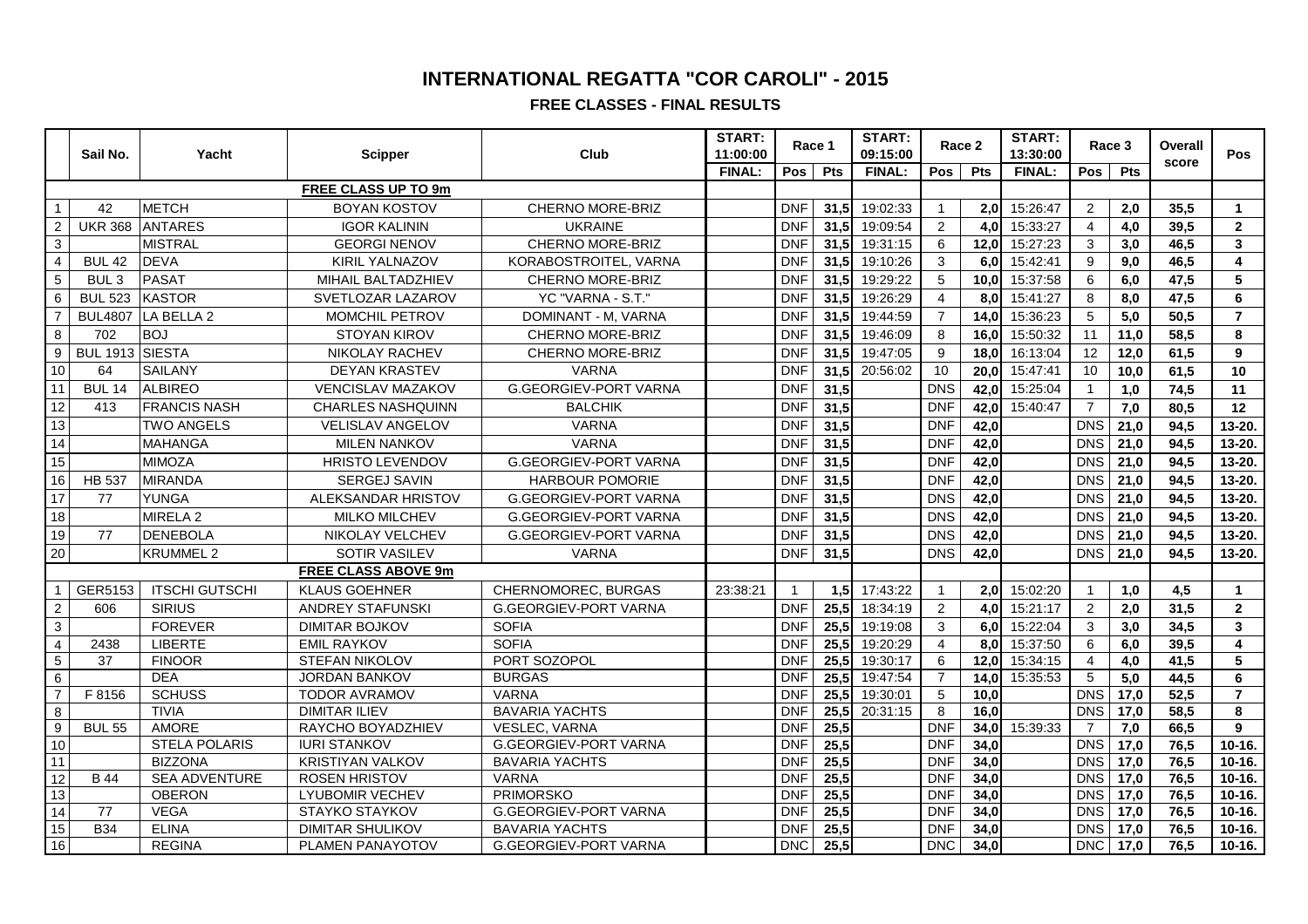#### **IRC CLASSES - FINAL RESULTS**

|                |                  |                     |                            |                              |            |                      | Race 1     |                | Race 2 | Race 3          |            | Overall      | Pos                     |
|----------------|------------------|---------------------|----------------------------|------------------------------|------------|----------------------|------------|----------------|--------|-----------------|------------|--------------|-------------------------|
|                | Sail No.         | Yacht               | <b>Skipper</b>             | Club                         | <b>TCC</b> | Pos                  | <b>Pts</b> | Pos            | Pts    | Pos             | <b>Pts</b> | <b>Score</b> |                         |
|                | IRC <sub>1</sub> |                     |                            |                              |            |                      |            |                |        |                 |            |              |                         |
|                | <b>BUL 89</b>    | <b>VENID YACHT</b>  | <b>GEORGI MIHOV</b>        | <b>VENID YACHT</b>           | 1,068      | $\blacktriangleleft$ | 1,5        | $\overline{2}$ | 4,0    | $\overline{2}$  | 2,0        | 7,5          | $\mathbf 1$             |
| $\overline{2}$ | <b>BUL 441</b>   | <b>PETRA</b>        | INIKOLA DUKOV              | S.C."PONTOS"                 | 1,074      | $\overline{2}$       | 3,0        | 1              | 2,0    | 6               | 6,0        | 11,0         | $\mathbf{2}$            |
| 3              | <b>BUL 222</b>   | <b>XTREMA</b>       | <b>IPLAMEN GEORGIEV</b>    | <b>G.GEORGIEV-PORT VARNA</b> | 1,049      | 6                    | 9,0        | 3              | 6,0    | 4               | 4,0        | 19,0         | $\overline{\mathbf{3}}$ |
| 4              | <b>BUL 147</b>   | <b>EVIL WOMAN</b>   | <b>IMIROSLAV STANEV</b>    | YC"SAINT NIKOLAS", SOFIA     | 1,161      | 3                    | 4,5        | 5              | 10,0   | 5               | 5,0        | 19,5         | $\overline{\mathbf{4}}$ |
| 5              | <b>BUL 9143</b>  | <b>ALEXA</b>        | IALEKSANDAR ALEKSANDROV    | YSC "NESSEBAR - 2009"        | 1,119      | 4                    | 6,0        | $\overline{7}$ | 14,0   |                 | 1.0        | 21,0         | 5                       |
| 6              | <b>ITA13903</b>  | <b>EXTASY</b>       | lGEORGI TERZIEV            | <b>VARNA</b>                 | 1,055      | 5                    | 7,5        | 6              | 12,0   | 3               | 3,0        | 22,5         | 6                       |
| $\overline{7}$ | <b>BUL 1991</b>  | <b>ILZ YACHTING</b> | LACHEZAR BRATOEV           | <b>BAVARIA YACHTS</b>        | 1,027      | 8                    | 12,0       | 4              | 8,0    | 9               | 9,0        | 29,0         | $\overline{7}$          |
| 8              | <b>BUL 225</b>   | <b>OXYGEN</b>       | <b>DEMIR IVANOV</b>        | <b>CHERNO MORE-BRIZ</b>      | 1,007      | $\overline{7}$       | 10,5       | <b>DNF</b>     | 24,0   | $\overline{7}$  | 7.0        | 41,5         | 8                       |
| 9              | <b>ITA13880</b>  | <b>BLUE MAGIC</b>   | NIKOLA POPOV               | <b>SC MK BALCHIK</b>         | 1,056      | <b>DNF</b>           | 18,0       | 8              | 16.0   | 8               | 8.0        | 42.0         | 9                       |
| 10             | <b>BUL 87</b>    | <b>IELAN 514</b>    | <b>GEORGI MITEV</b>        | OMC "NESSEBAR 2000"          | 1,032      | 9                    | 13,5       | <b>DNF</b>     | 24,0   | <b>DNS</b>      | 12,0       | 49.5         | 10                      |
| 11             | <b>BUL 27</b>    | <b>SCORPION</b>     | IVELICHKO DINCHEV          | CHERNOMOREC, BURGAS          | 0,919      | <b>DNF</b>           | 18,0       | <b>DNF</b>     | 24,0   | 10 <sup>°</sup> | 10,0       | 52,0         | 11                      |
|                | IRC <sub>2</sub> |                     |                            |                              |            |                      |            |                |        |                 |            |              |                         |
|                | <b>BUL 607</b>   | <b>SREBRENA</b>     | <b>DIMITAR FILIPOV</b>     | <b>S.C. "PONTOS"</b>         | 0,844      | <b>DNF</b>           | 7,5        | 1              | 2,0    | $\overline{2}$  | 2,0        | 11,5         | 1                       |
| $\overline{2}$ | <b>BUL 21</b>    | <b>NORD</b>         | <b>IGEORGI KALOYANOV</b>   | CHERNOMOREC, BURGAS          | 0,857      | <b>DNF</b>           | 7,5        | $\mathbf{2}$   | 4,0    |                 | 1,0        | 12,5         | $\overline{2}$          |
| 3              | BUL <sub>9</sub> | AKSHAENA            | IATANAS KOBARELOV          | CHERNOMOREC, BURGAS          | 0,845      | <b>DNF</b>           | 7,5        | 3              | 6,0    | 4               | 4,0        | 17,5         | 3                       |
| 4              | <b>BUL 211</b>   | <b>KALINA</b>       | <b>BOZHIDAR KARAKASHEV</b> | CHERNOMOREC, BURGAS          | 0,833      | <b>DNF</b>           | 7,5        | 4              | 8,0    | 3               | 3,0        | 18,5         | $\overline{\mathbf{4}}$ |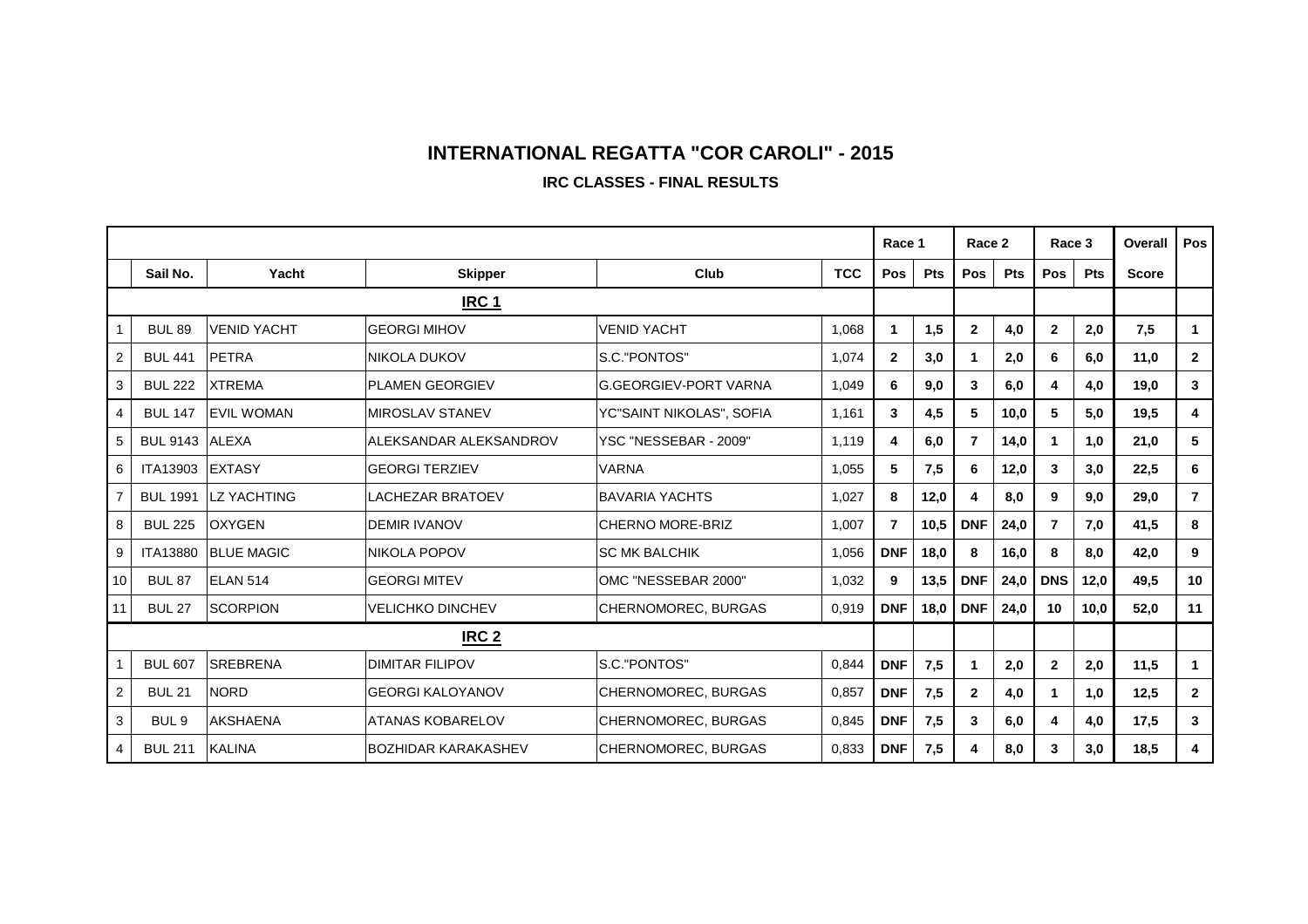#### **IRC CLASSES- RACE 1**

| Date: Friday, 14.08.2015 |                  |                  |                    | Distance: 34 nm            |                              |            | <b>START:</b><br>11:00:00 |                        |                         |              |            |
|--------------------------|------------------|------------------|--------------------|----------------------------|------------------------------|------------|---------------------------|------------------------|-------------------------|--------------|------------|
|                          |                  |                  |                    |                            |                              |            | <b>FINAL:</b>             | <b>Elapsed</b><br>time | <b>Corected</b><br>time | Race 1       |            |
|                          | Class            | Sail No.         | Yacht              | <b>Skipper</b>             | Club                         | <b>TCC</b> | H:M:S                     | H:M:S                  | H:M:S                   | Pos          | <b>Pts</b> |
|                          | <b>IRC 1</b>     |                  |                    |                            |                              |            |                           |                        |                         |              |            |
| $\mathbf{1}$             | IRC1             | <b>BUL 89</b>    | <b>VENID YACHT</b> | <b>GEORGI MIHOV</b>        | <b>VENID YACHT</b>           | 1,068      | 18:44:21                  | 7:44:21                | 8:15:56                 |              | 1,5        |
| $\overline{2}$           | IRC1             | <b>BUL 441</b>   | <b>PETRA</b>       | <b>NIKOLA DUKOV</b>        | S.C."PONTOS"                 | 1,074      | 18:42:33                  | 7:42:33                | 8:16:47                 | $\mathbf{2}$ | 3,0        |
| 3                        | IRC1             | <b>BUL 147</b>   | <b>EVIL WOMAN</b>  | <b>MIROSLAV STANEV</b>     | YC"SAINT NIKOLAS", SOFIA     | 1,161      | 18:09:35                  | 7:09:35                | 8:18:45                 | 3            | 4,5        |
| $\overline{4}$           | IRC1             | BUL 9143 ALEXA   |                    | ALEKSANDAR ALEKSANDROV     | YSC "NESSEBAR - 2009"        | 1,119      | 19:15:19                  | 8:15:19                | 9:14:16                 | 4            | 6,0        |
| 5                        | IRC1             | <b>ITA13903</b>  | <b>EXTASY</b>      | <b>GEORGI TERZIEV</b>      | <b>VARNA</b>                 | 1,055      | 22:37:42                  | 11:37:42               | 12:16:04                | 5            | 7,5        |
| 6                        | IRC1             | <b>BUL 222</b>   | <b>XTREMA</b>      | <b>PLAMEN GEORGIEV</b>     | <b>G.GEORGIEV-PORT VARNA</b> | 1,049      | 23:25:54                  | 12:25:54               | 13:02:27                | 6            | 9,0        |
| $\overline{7}$           | IRC1             | <b>BUL 225</b>   | <b>OXYGEN</b>      | <b>DEMIR IVANOV</b>        | CHERNO MORE-BRIZ             | 1,007      | 23:59:38                  | 12:59:38               | 13:05:05                | 7            | 10,5       |
| 8                        | IRC1             | <b>BUL 1991</b>  | <b>LZ YACHTING</b> | <b>LACHEZAR BRATOEV</b>    | <b>BAVARIA YACHTS</b>        | 1,027      | 24:00:00                  | 13:00:00               | 13:21:04                | 8            | 12,0       |
| 9                        | IRC1             | <b>BUL 87</b>    | <b>ELAN 514</b>    | <b>GEORGI MITEV</b>        | OMC "NESSEBAR 2000"          | 1,032      | 23:57:51                  | 12:57:51               | 13:22:44                | 9            | 13,5       |
| 10                       | IRC1             | <b>ITA13880</b>  | <b>BLUE MAGIC</b>  | <b>NIKOLA POPOV</b>        | <b>SC MK BALCHIK</b>         | 1,056      |                           |                        |                         | <b>DNF</b>   | 18,0       |
| 11                       | IRC1             | <b>BUL 27</b>    | <b>SCORPION</b>    | <b>VELICHKO DINCHEV</b>    | CHERNOMOREC, BURGAS          | 0,919      |                           |                        |                         | <b>DNF</b>   | 18,0       |
|                          | IRC <sub>2</sub> |                  |                    |                            |                              |            |                           |                        |                         |              |            |
| $\mathbf{1}$             | IRC <sub>2</sub> | <b>BUL 21</b>    | <b>NORD</b>        | <b>GEORGI KALOYANOV</b>    | CHERNOMOREC, BURGAS          | 0,857      |                           |                        |                         | <b>DNF</b>   | 7,5        |
| $\overline{2}$           | IRC <sub>2</sub> | BUL <sub>9</sub> | <b>AKSHAENA</b>    | <b>ATANAS KOBARELOV</b>    | CHERNOMOREC, BURGAS          | 0,845      |                           |                        |                         | <b>DNF</b>   | 7,5        |
| 3                        | IRC <sub>2</sub> | <b>BUL 607</b>   | <b>SREBRENA</b>    | <b>DIMITAR FILIPOV</b>     | S.C."PONTOS"                 | 0,844      |                           |                        |                         | <b>DNF</b>   | 7,5        |
| 4                        | IRC <sub>2</sub> | <b>BUL 211</b>   | <b>KALINA</b>      | <b>BOZHIDAR KARAKASHEV</b> | CHERNOMOREC, BURGAS          | 0,833      |                           |                        |                         | <b>DNF</b>   | 7,5        |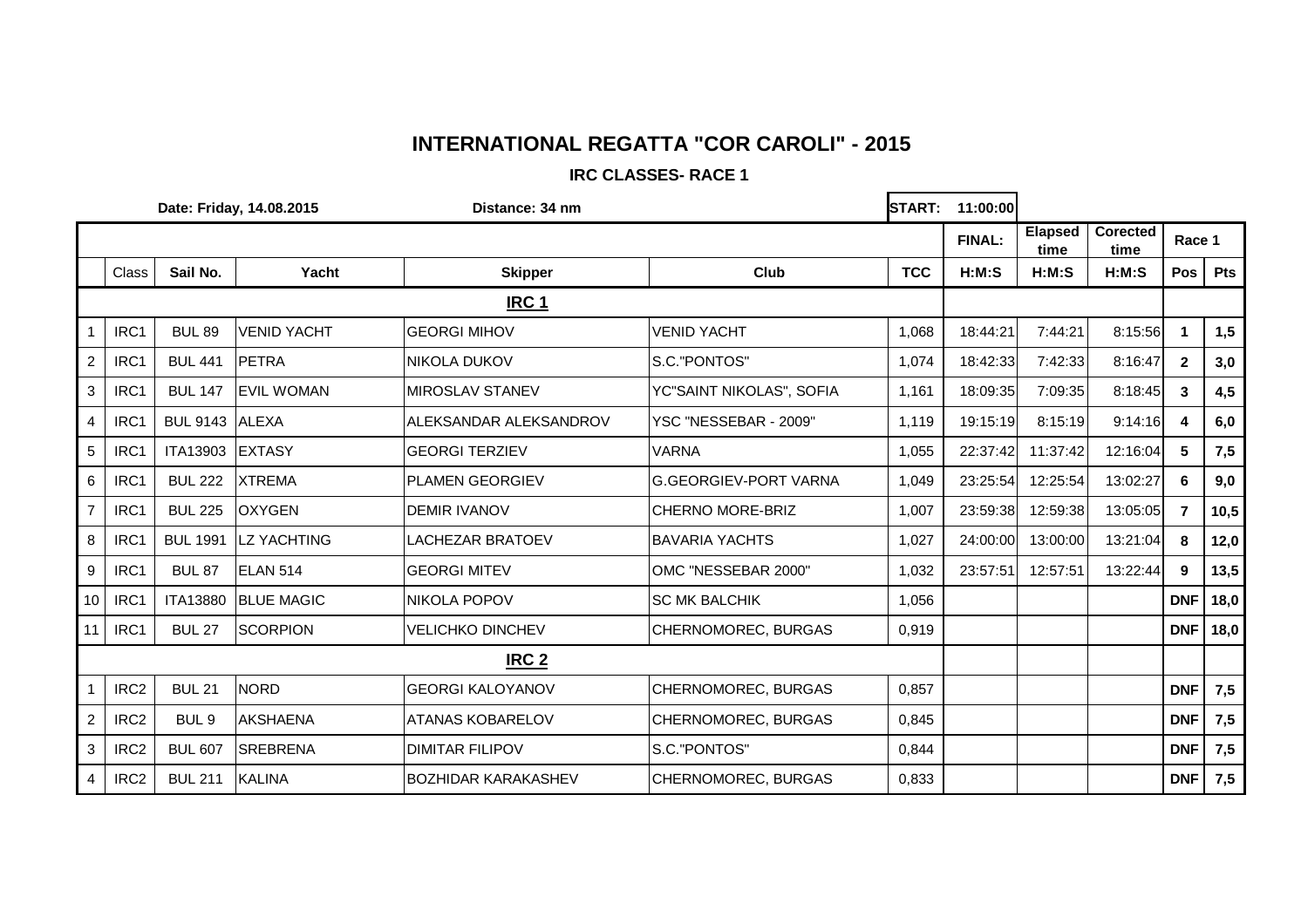#### **IRC CLASSES - RACE 2**

| Date: Saturday, 15.08.2015 |                  |                  |                    | Distance: 53 nm            | Coefficient: 2,0             | <b>START:</b> | 9:15:00       |                        |                         |                |            |
|----------------------------|------------------|------------------|--------------------|----------------------------|------------------------------|---------------|---------------|------------------------|-------------------------|----------------|------------|
|                            |                  |                  |                    |                            |                              |               | <b>FINAL:</b> | <b>Elapsed</b><br>time | <b>Corected</b><br>time | Race 2         |            |
|                            | Class            | Sail No.         | Yacht              | <b>Skipper</b>             | Club                         | <b>TCC</b>    | H:M:S         | H:M:S                  | H:M:S                   | Pos            | <b>Pts</b> |
|                            |                  |                  |                    |                            |                              |               |               |                        |                         |                |            |
|                            | IRC1             | <b>BUL 441</b>   | <b>PETRA</b>       | NIKOLA DUKOV               | S.C."PONTOS"                 | 1,074         | 19:35:34      | 10:20:34               | 11:06:29                |                | 2,0        |
| $\overline{c}$             | IRC1             | <b>BUL 89</b>    | <b>VENID YACHT</b> | <b>GEORGI MIHOV</b>        | <b>VENID YACHT</b>           | 1,068         | 19:39:08      | 10:24:08               | 11:06:34                | $\mathbf{2}$   | 4,0        |
| $\mathbf{3}$               | IRC1             | <b>BUL 222</b>   | <b>XTREMA</b>      | <b>PLAMEN GEORGIEV</b>     | <b>G.GEORGIEV-PORT VARNA</b> | 1,049         | 20:05:26      | 10:50:26               | 11:22:18                | 3              | 6,0        |
| 4                          | IRC1             | <b>BUL 1991</b>  | <b>LZ YACHTING</b> | <b>LACHEZAR BRATOEV</b>    | <b>BAVARIA YACHTS</b>        | 1,027         | 20:25:55      | 11:10:55               | 11:29:02                |                | 8,0        |
| $\sqrt{5}$                 | IRC1             | <b>BUL 147</b>   | <b>EVIL WOMAN</b>  | <b>MIROSLAV STANEV</b>     | YC"SAINT NIKOLAS", SOFIA     | 1,161         | 19:08:30      | 9:53:30                | 11:29:03                | 5              | 10,0       |
| 6                          | IRC1             | ITA13903         | <b>EXTASY</b>      | <b>GEORGI TERZIEV</b>      | <b>VARNA</b>                 | 1,055         | 20:50:21      | 11:35:21               | 12:13:36                | 6              | 12,0       |
| $\overline{7}$             | IRC1             | BUL 9143 ALEXA   |                    | ALEKSANDAR ALEKSANDROV     | YSC "NESSEBAR - 2009"        | 1,119         | 20:17:53      | 11:02:53               | 12:21:46                | 7              | 14,0       |
| $\, 8$                     | IRC1             | <b>ITA13880</b>  | <b>BLUE MAGIC</b>  | <b>NIKOLA POPOV</b>        | <b>SC MK BALCHIK</b>         | 1,056         | 21:13:02      | 11:58:02               | 12:38:15                | 8              | 16,0       |
| 9                          | IRC1             | <b>BUL 27</b>    | <b>SCORPION</b>    | <b>VELICHKO DINCHEV</b>    | CHERNOMOREC, BURGAS          | 0,919         |               |                        |                         | <b>DNF</b>     | 24,0       |
| 10                         | IRC1             | <b>BUL 225</b>   | <b>OXYGEN</b>      | <b>DEMIR IVANOV</b>        | <b>CHERNO MORE-BRIZ</b>      | 1,007         |               |                        |                         | <b>DNF</b>     | 24,0       |
| 11                         | IRC1             | <b>BUL 87</b>    | ELAN 514           | <b>GEORGI MITEV</b>        | OMC "NESSEBAR 2000"          | 1,032         |               |                        |                         | <b>DNF</b>     | 24,0       |
|                            |                  |                  |                    |                            |                              |               |               |                        |                         |                |            |
| 1                          | IRC <sub>2</sub> | <b>BUL 607</b>   | <b>SREBRENA</b>    | <b>DIMITAR FILIPOV</b>     | S.C."PONTOS"                 | 0,844         | 19:12:05      | 9:57:05                | 8:23:56                 |                | 2,0        |
| $\overline{2}$             | IRC <sub>2</sub> | <b>BUL 21</b>    | <b>NORD</b>        | <b>GEORGI KALOYANOV</b>    | CHERNOMOREC, BURGAS          | 0,857         | 19:26:37      | 10:11:37               | 8:44:09                 | $\overline{2}$ | 4,0        |
| $\mathbf{3}$               | IRC <sub>2</sub> | BUL <sub>9</sub> | <b>AKSHAENA</b>    | <b>ATANAS KOBARELOV</b>    | CHERNOMOREC, BURGAS          | 0,845         | 19:38:47      | 10:23:47               | 8:47:06                 | 3              | 6,0        |
| $\overline{4}$             | IRC <sub>2</sub> | <b>BUL 211</b>   | <b>KALINA</b>      | <b>BOZHIDAR KARAKASHEV</b> | CHERNOMOREC, BURGAS          | 0,833         | 19:52:08      | 10:37:08               | 8:50:44                 |                | 8,0        |